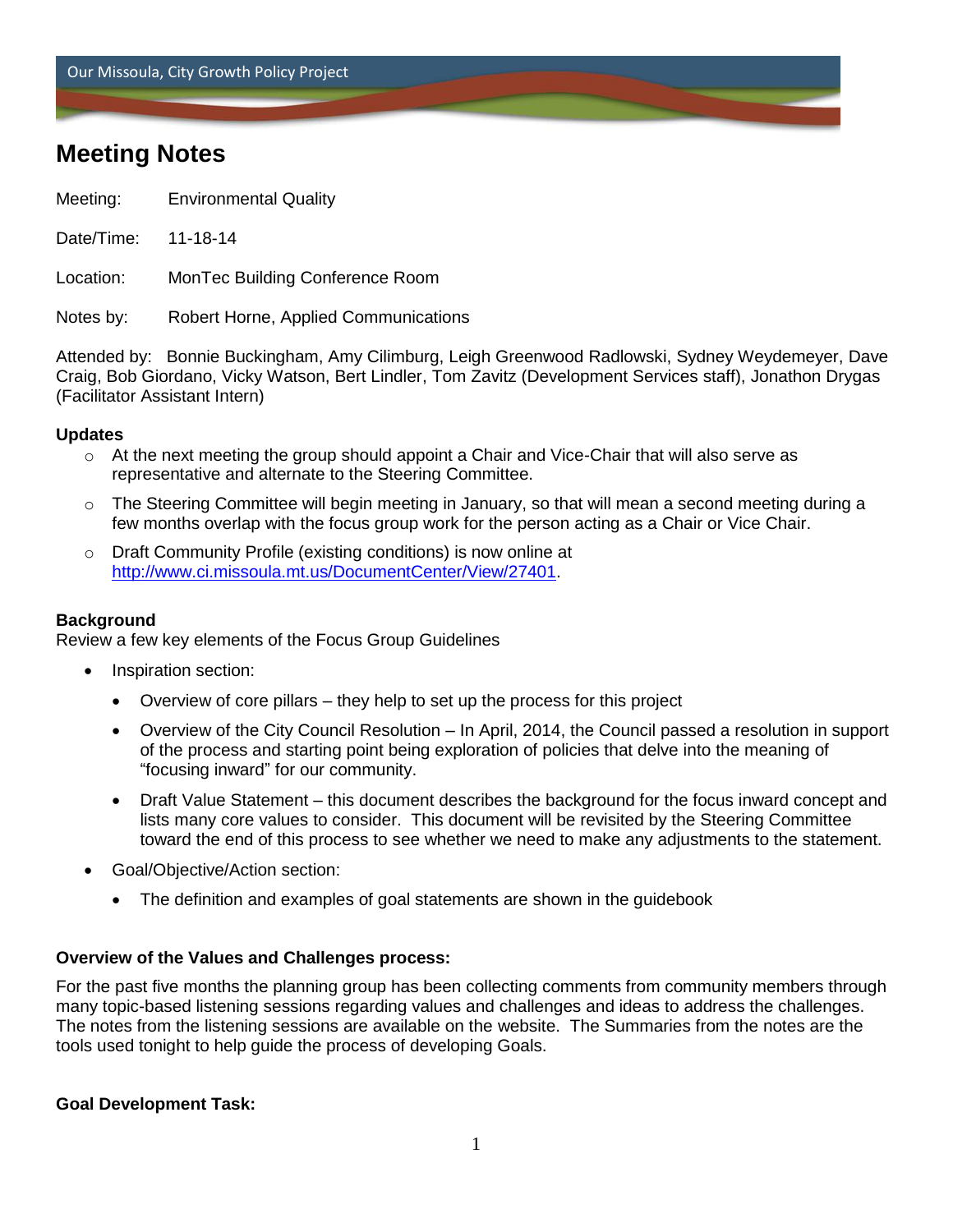#### Our Missoula, City Growth Policy Project

Each group member Identified key topics that they felt best relate to the focus group subject by reviewing the Summary Values material and circling five topics and reviewing the Summary Challenges material and circling five topics.

Group members shared their top priorities for the focus group from the Value topic list and the Challenge topic list.

High priority topics were chosen from the Values topics and the Challenges topics. Each group member was asked to write goal statements for any of the high priority topics (whether they came from the Values or Challenges lists).

Group members read off goal statements and some questions and clarification were discussed.

Project staff collected the goals statements and grouped them under the related topics.

The purpose of this process is to collect as many initial individual goal statement ideas and then through the next few months expect to see the statements become refined, combined, sorted and even possibly moved to another group or level of policy development (such as objective or action).

#### **Topics Identified and number of people interested in exploring the topic:**

- Natural Areas-Outdoor Recreation-8
- Natural Resources-8
- Parks and Recreation-3
- River-6
- Biking-Walkable-Good pedestrian/bike trail system-5
- Sense of Place-2
- Compact-5
- Local Food-2; went up to 6 after group discussion.
- Friendly-Family Oriented-1
- Environmental Quality-8
- Growth Pressure-Sprawl-7
- Public Safety, Disaster Preparedness & Emergency Service-2
- Bikes-Pedestrians-Trails-3
- Land Use-Zoning-Subdivision-4
- Health & Wellness-3
- Infrastructure-1
- Coordination Between Agencies-2
- Parks and Open Space-5
- Transportation-Parking-Transit-2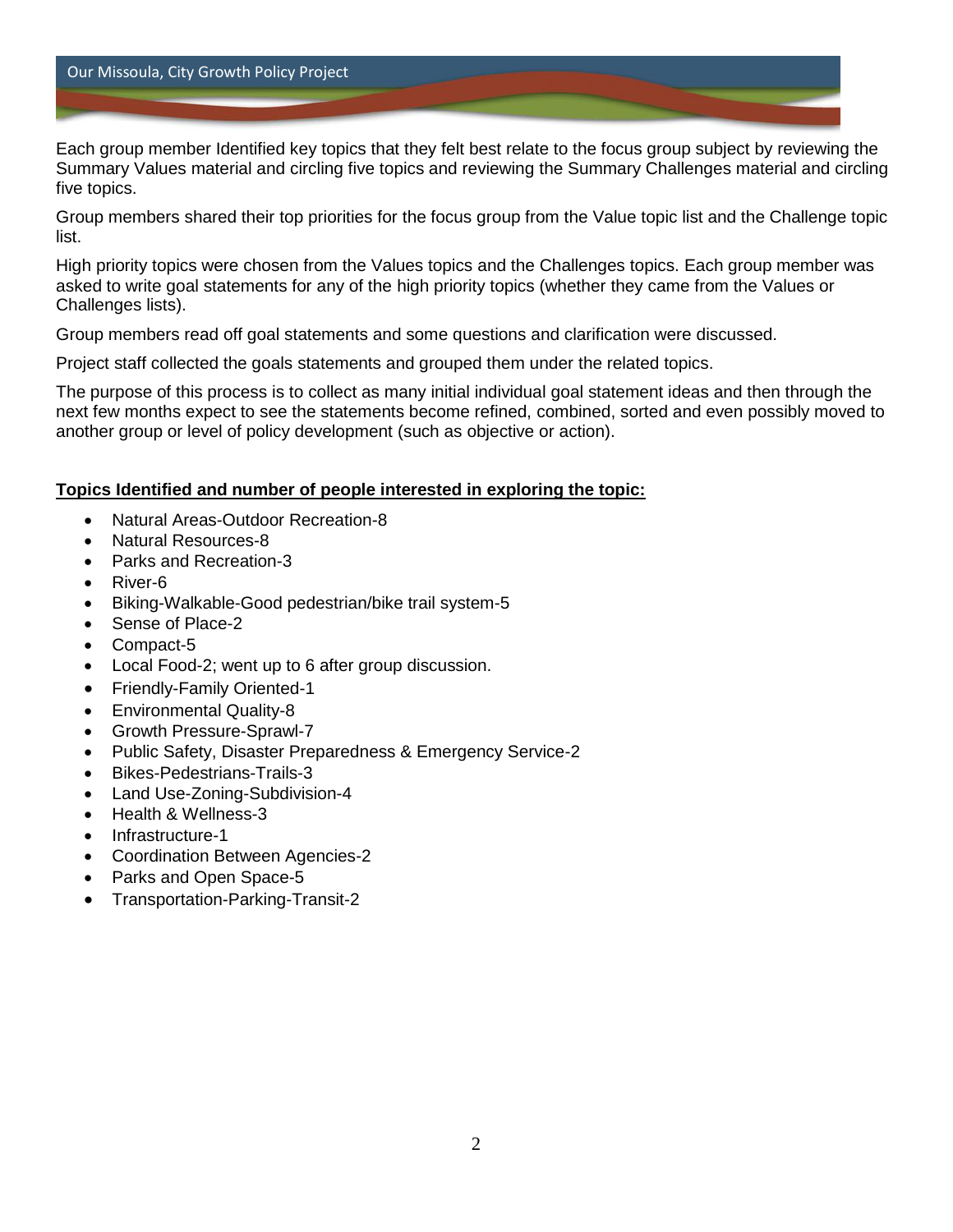# **Initial Individual Goal Statements by Topic**

# Environmental Quality

- Reduce reliance on fossil fuels.
- Reduce carbon footprint through renewable energy, energy efficiency, and conservation.
- Promote and incentivize green building infrastructure.
- Decrease human caused air pollution (cars, industry, home heat).
- Improve Missoula's air quality and visibility.
- Reduce impervious surfaces; move away from asphalt and concrete (water quality).
- Zero waste; increase the options for diverting waste from the landfill (e. g. develop more recycling infrastructure).

# Natural Resources

- Protect water quality, especially the Missoula aquifer, from train spills, pesticides, underground storage tanks.-2
- Protect wildlife habitat and travel corridors.-2
- Protect Missoula's trees and vegetation in urban spaces.
- Favor native plant and animal species whenever possible.
- Address issues of invasive species.

# Growth Pressures-Sprawl

- Protect stream corridors and floodplains from development.
- Protect open space.
- Protect Ag land (farming & ranching).
- Prioritize farm/ag land preservation from urban sprawl. (Mitigation, key protection areas, incentivize infill & cluster development)
- Pass bonds and apply for other funds to buy private land and put it in public hands.
- Incentivize and adopt policies to discourage sprawl and leap frog development-2
- Discourage motor vehicle use.

# River

- The river's banks are open and available for public use subject to resource protection needs.
- Increase river recreation safety
- Minimize recreational impacts
- Maintain/improve river health (healthy riparian zones, water quality, etc)
- Ensure no toxins go into the river (e. g. pesticides, train spills, underground storage tanks).
- Preserve or restore wildlife habitat along river.
- Prevent development along river corridor for clean water and wildlife habitat.
- Acquire, restore and protect as open space river and stream corridors, and floodplains whenever possible, including outside the urban service area.

# Natural Areas/Outdoor Recreation

- Maintain and grow open space surrounding the city by limiting development.
- Protect additional lands as available.
- Protect additional lands for Missoula open space, vistas, wildlife habitat, and recreational trails.
- Improve access point infrastructure (parking, toilets, roads) to the parks and open spaces.